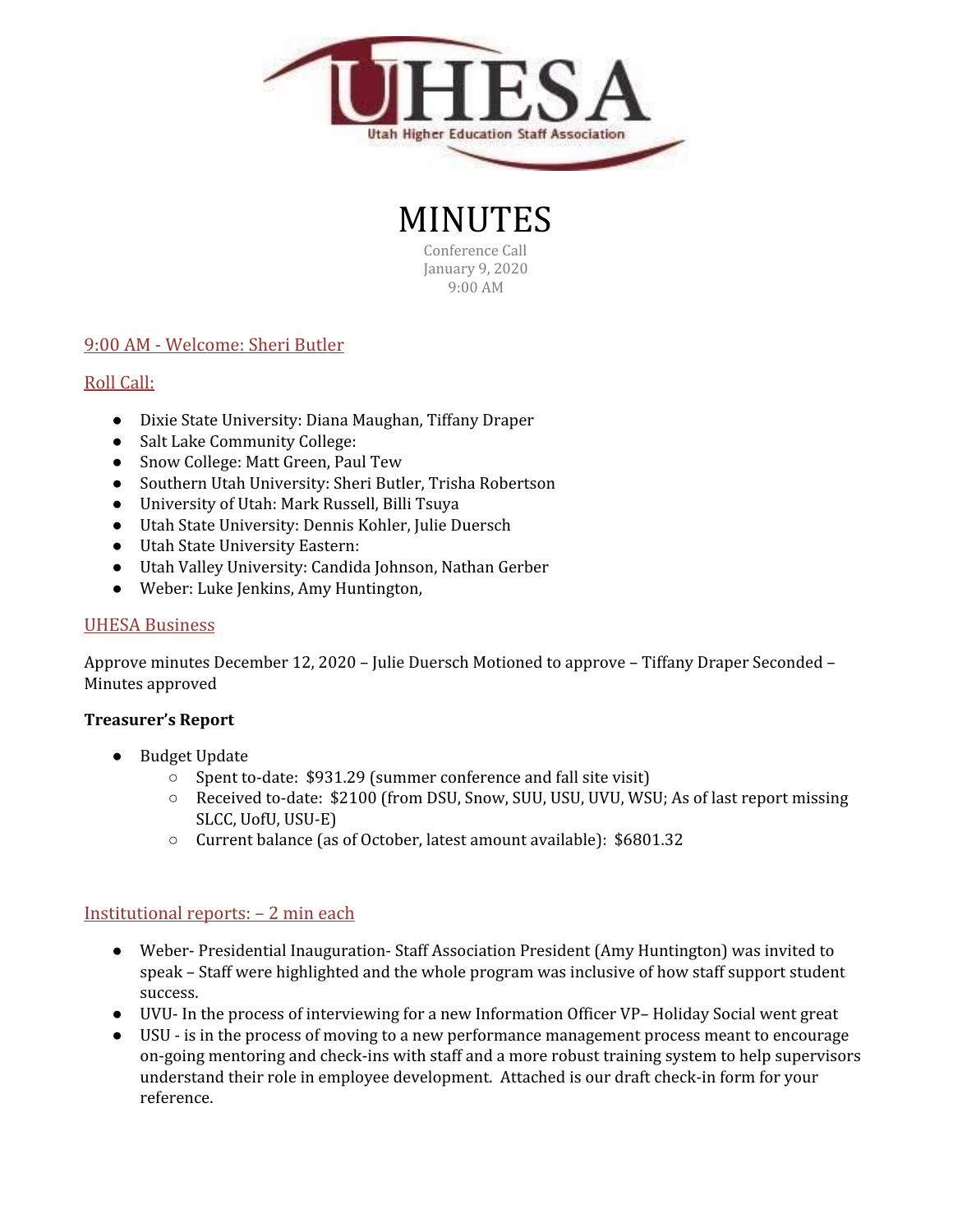

- U of U Chief Sustainability officer hired, from WGU Looking to get a vote on the Board of Regents for Faculty and Staff as they look at restructuring of the Higher Education Governance
- SUU Working to establishing a winter or spring social Staff association donates to scholarship funds and will awarded in March
- Snow Professional Develop have training scheduled out to March- January's Topic "Managing your Student Workers" – Paul had lunch with president to discuss staff association – Paul and Matt have seat on Strategic Planning committees - now have 6 fully functioning staff committees
- DSU Part of the strategic planning committees HR coming to the next meeting to talk about our policy and procedures for exempt employees – Alumni working staff association and faculty senate to include staff and faculty in homecoming events

## Discussion Topic: Performance review

- USU Julie Changing the way they do performance reviews moving to quarterly check-ins To improve on professional development - Technical skills, emotional impact, strategic development – Including training for supervisors. – starting with a pilot program
- Snow Paul Working with HR to set up a new process for 360 performance review based on scheduled –Will now include part time employees in performance reviews.
- Weber- Amy The process is very laborious and goes back and forth several times between supervisor and employees – It is based on a 5 point scale of rating and they are trying to change to 3 point scale – It is supposed to be annual, but it is not done very well with little training. Using performance reviews on to determine merit pay is a concern.
- SUU Trisha there is a conversation, but currently not really using the P.R. for merit pay. They don't trust P.R. since there is such little training of those that conduct the review. Feels strongly that training is essential – So many managers are not trained on dealing with people.
- SUU Sheri supervisors are often hesitant to approach the negative side of employees behaviorcausing a disconnect to being able to use P.R. to improve or remove employees
- Snow working on training managers.
- DSU Tiffany Implanting some changes to our performance reviews Training Scheduled for directors in January - Annual review – Self-evaluation – then supervisors evaluates
- UVU Administration has identified that when it comes to supervisors and managers most don't know how to handle this part of the job – Had training for these individuals to help them to be good supervisors and managers, but didn't address P.R. Most trainings do not include faculty department heads, which is a concern –

## Future meeting schedule

Zoom: February 13, 9:00am: Staff Diversity and Keeping Them

Next Face-to-Face meeting March 27th @ Dixie State

- Topics:
	- Legislative allocations and cost of living raises among institute
	- $\circ$  Revisit organization, constitution & amp; bylaws, how we are similar and different. How can we help for those that would like to make changes?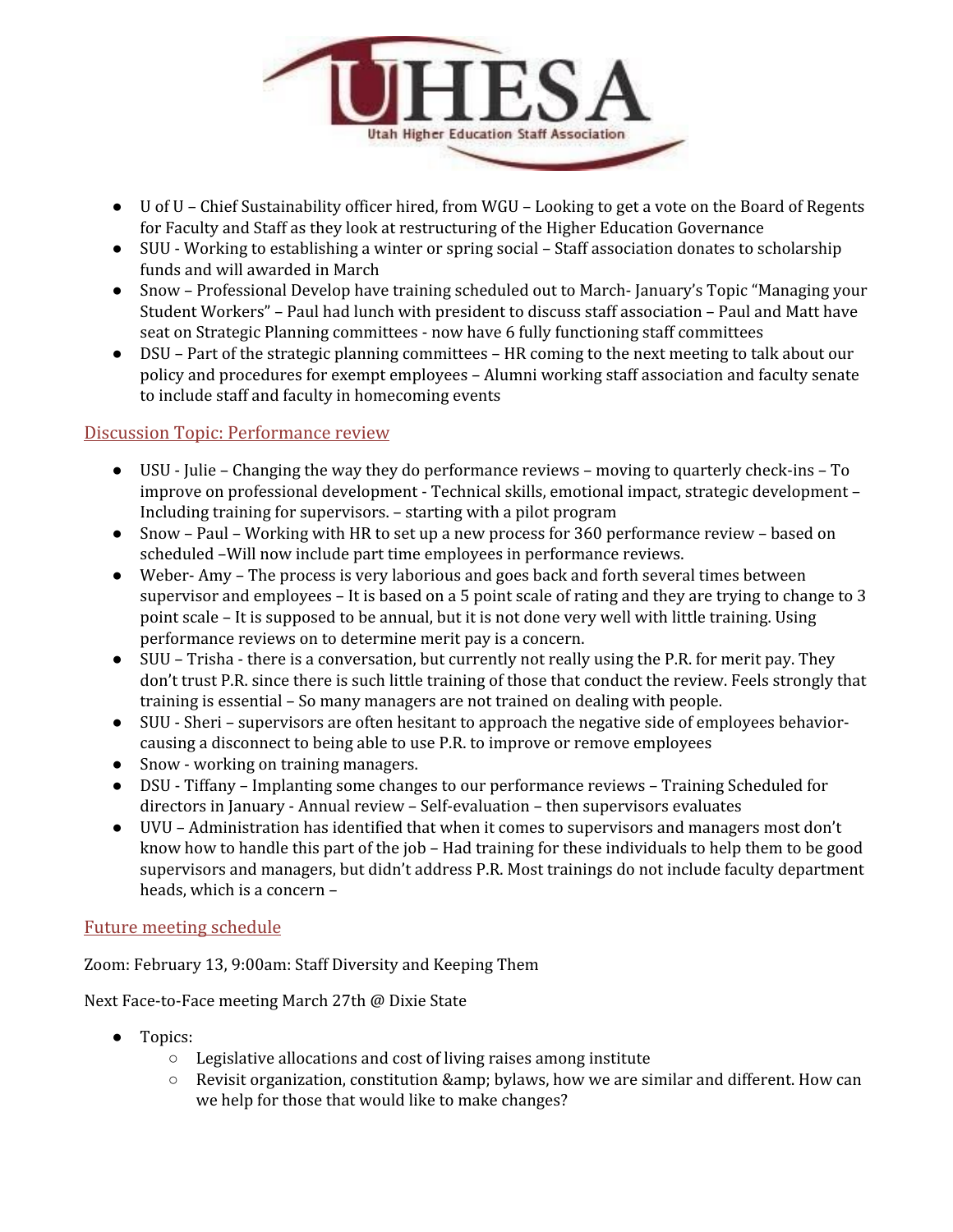

- Future conversation- get vote for staff and faculty as they revamp USHE Governance of
- Higher Education-currently in status quo- Continue conversation on Performance Reviews and Training for people who manage.

## Chat Board from Zoom

*From Mark Russell - Utah to Everyone: 08:58 AM*

can someone speak, so I can test my audio please?thanksthat was perfect. thank you

*From Nathan Gerber to Everyone: 09:01 AM*

Sorry, having challenges with my mic

*From julieduersch to Everyone: 09:07 AM*

Jessica Prettyman from USUE won't be able to join us today. They've got some critical deadlines they're working through today.Welcome Matt!

*From Dennis Kohler to Everyone: 09:07 AM*

Welcome Matt

*From Nathan Gerber to Everyone: 09:09 AM*

I'm here, just no mic, sorry

*From Trisha Robertson (SUU) to Everyone: 09:10 AM*

You could call in with your phone. I don't have a computer mic and using the phone works well

*From Mark Russell - Utah to Everyone: 09:20 AM*

trisha, I think ive asked before....but the scholarships are paid by the staff, but don't necessarily go to staff. is that correct?

*From butler to Everyone: 09:21 AM*

Yes. Staff donate to this scholarship fund and all funds are awarded to students for scholarships.Staff at SUU can take up to 9 credits per semester and tuition is waived.

*From Billi tsuya to Me: (Privately) 09:28 AM*

I emailed the document from my academic senate that includes some of the details on the USHE restructure at the board of revenants. Will you please post it the correct way to the board where everyone can look at it?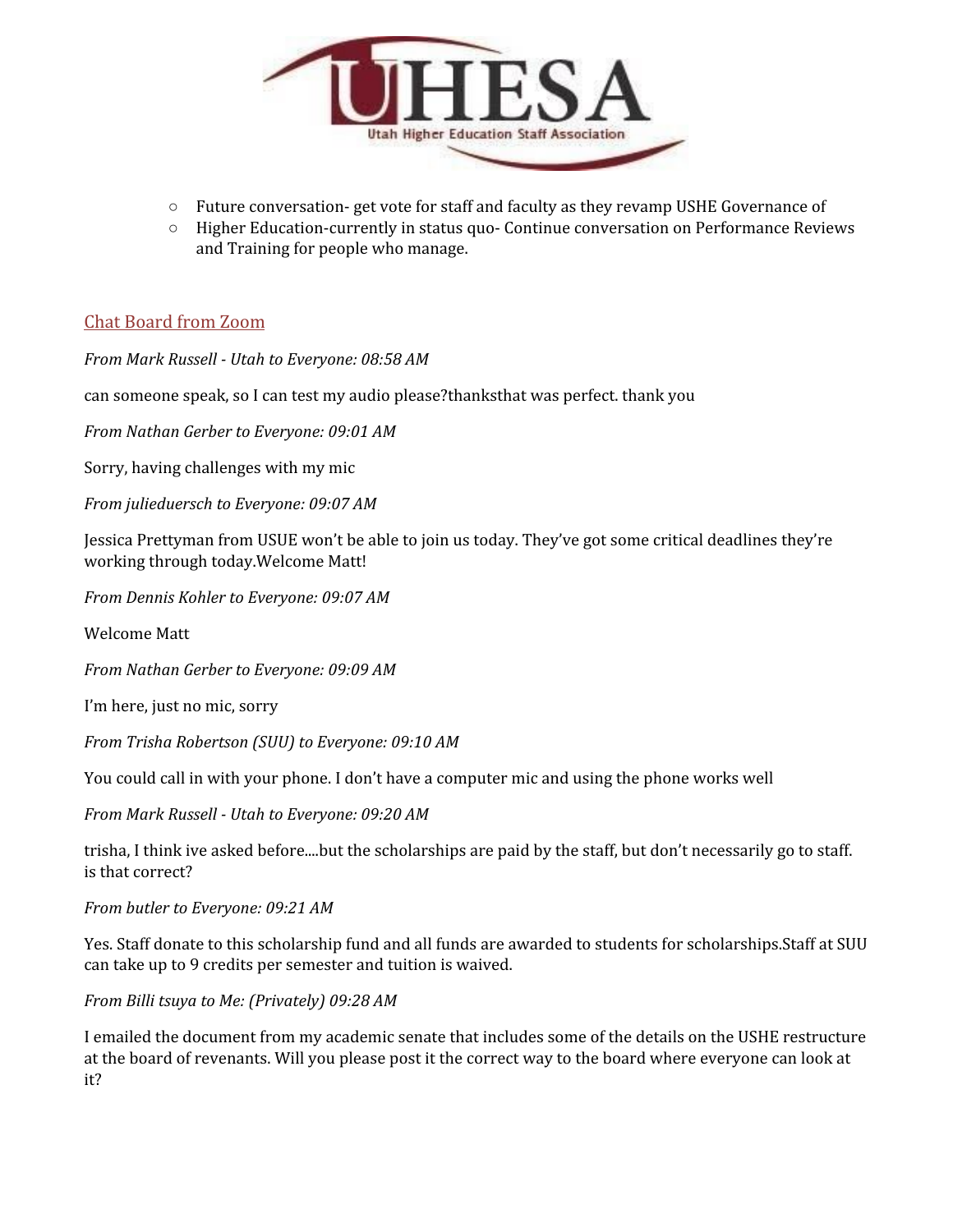

## *From Trisha Robertson (SUU) to Everyone: 09:29 AM*

Yep - Sheri's got it. Staff donates to the fund and the scholarships are offered exclusively to students. We receive tuition waivers for up to 9 credits at SUU and can apply for professional development funds for conferences. But staff are not offered other scholarships

*From Billi tsuya to Me: (Privately) 09:29 AM*

## regents not revenants

*From Mark Russell - Utah to Everyone: 09:31 AM*

does anyone have mandatory reporting to HR from each department, regarding management updates with staff?I can upload screenshots from what our online system looks like

*From Luke Jenkins to Everyone: 09:32 AM*

People Admin is our branding of People SoftWhich I think USU said they were using.

*From butler to Everyone: 09:32 AM*

That would be great Mark.

*From Trisha Robertson (SUU) to Everyone: 09:32 AM*

I think by policy that's required at SUU on an annual basis. But in recent years less supervisors and departments are following through on that and HR doesn't hassle people about it

#### *From julieduersch to Everyone: 09:36 AM*

USU is separating the performance management process from the merit process, allowing for flexibility in how pay increases are handled (e.g. across the board COLA-type increases, job- comparison, gender-equity, and merit, etc.)

*From Mark Russell - Utah to Everyone: 09:39 AM*

ive worked on both hospital and academic side. the clinic side, 3 goals are set by staff for ALL staff to meet. They are required to be measurable goals. To get the max pay raise, you have to achieve all 3 goals.(all staff for that section)which reduces the potential for management bias

## *From julieduersch to Everyone: 09:49 AM*

Our faculty evaluation process (e.g. P& T) is separate from the staff process. However, they are looking at how they might add a piece of the staff process to the faculty side (especially in the case of a supervisory or admin role).

*From Dennis Kohler to Everyone: 09:49 AM*